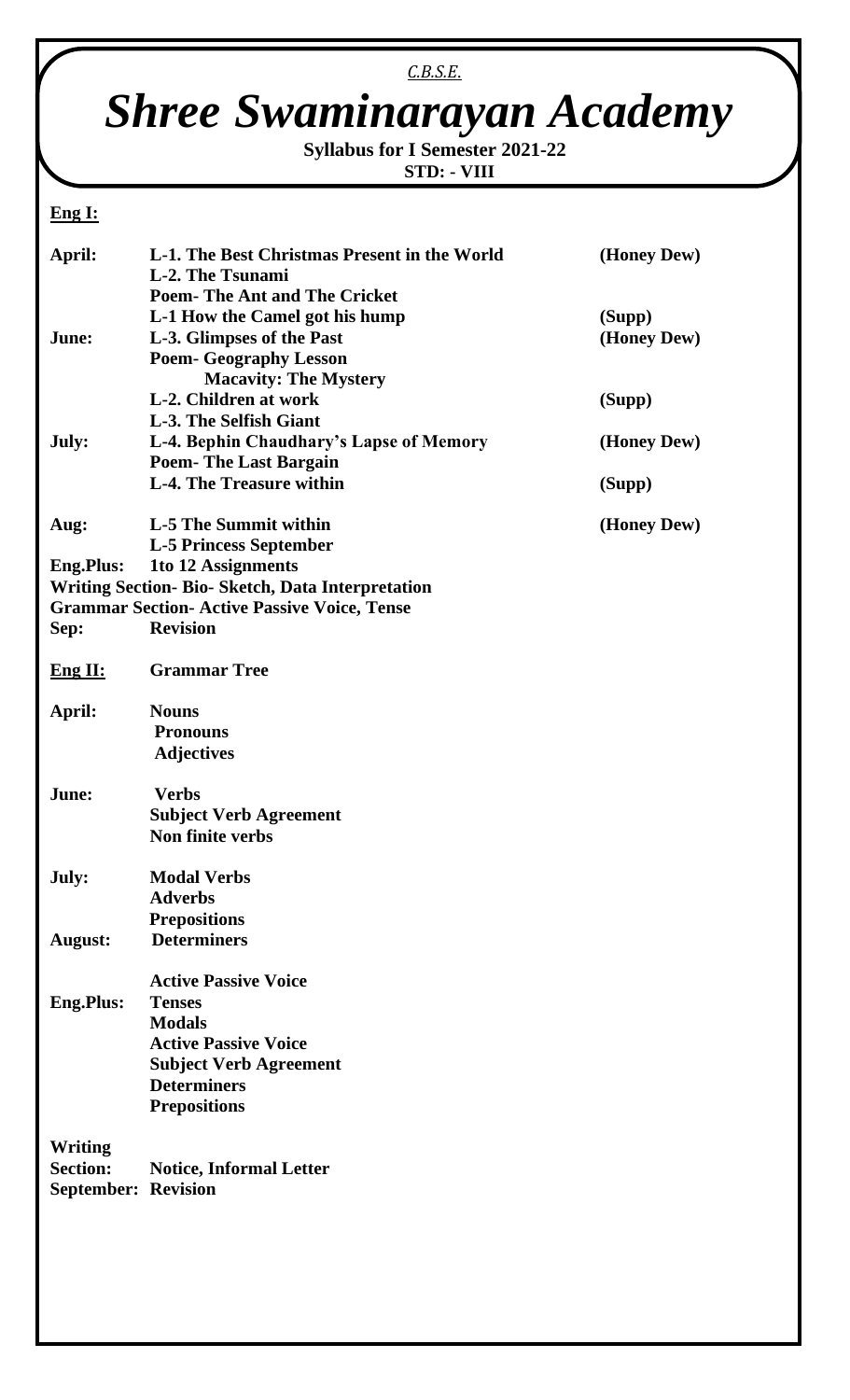| <b>Maths:</b><br>April:    | <b>Ch-6. Square and Square Roots</b>                                                  |
|----------------------------|---------------------------------------------------------------------------------------|
| June:                      | <b>Ch-7. Cube and Cube Roots</b><br><b>Ch-1. Rational Numbers</b>                     |
| July:                      | <b>Ch-2. Linear Equations</b><br><b>Ch-3. Understanding Quadrilaterals</b>            |
| Aug:                       | <b>Ch-8. Comparing Quantities</b><br><b>Ch-5. Data Handling</b>                       |
|                            | <b>Ch-9. Algebraic Expressions</b>                                                    |
| Sept:                      | <b>Revision</b>                                                                       |
| <b>Science:</b>            |                                                                                       |
| April:                     | <b>Phy: L-10 Force and Pressure</b>                                                   |
|                            | <b>Che: L-3 Synthetic fibre and plastics</b><br><b>Bio: L-1 Production of Crops</b>   |
| June:                      | <b>Phy: L-11 Friction</b>                                                             |
|                            | <b>Che: L-4 Metals and Non metals</b>                                                 |
|                            | <b>Bio: L-2 Microorganisms</b>                                                        |
| July:                      | <b>Phy: L-12 Sound</b>                                                                |
|                            | <b>Che: L-4 Metals and Non- Metals</b><br><b>Bio: L-7 Cell structure and function</b> |
| Aug:                       | Phy: L-12 Sound                                                                       |
|                            | <b>Che: L-16 Night Sky and Solar System</b>                                           |
|                            | <b>Bio: L-7 Cell -structure and function</b>                                          |
| Sep:                       | <b>Revision</b>                                                                       |
| <b>Computer:</b>           |                                                                                       |
| April:                     | Ch 1 MS Access 2010                                                                   |
|                            | Ch 2 Introduction to Open Office I                                                    |
| June:                      | Ch 3 Introduction to Open Office II                                                   |
|                            | <b>Ch 4 Frames In HTML</b>                                                            |
| July:                      | <b>Ch 5 Java Script in HTML Documents</b>                                             |
| <b>August:</b>             | <b>Ch 6 HTML 5- Introduction</b>                                                      |
| <b>September: Revision</b> |                                                                                       |
|                            |                                                                                       |
| <u>S.S:</u>                |                                                                                       |
| April:                     | <b>HISTORY</b>                                                                        |
|                            | <b>L-1 The Modern Period</b>                                                          |
|                            | <b>L-2 The Expansion of British Power</b><br>GEO.                                     |
|                            | <b>L-1 Resources</b>                                                                  |
|                            | L-2 Natural Resources- Land, Soil and Water<br><b>CIVICS</b>                          |
|                            | <b>L-1 The Constitution And The Need For Laws</b>                                     |
| June:                      | HIS.                                                                                  |
|                            | L-3 Life in the Rural Areas                                                           |
|                            | GEO.<br><b>L-4 Mineral And Power Resources</b>                                        |
|                            | CIV.                                                                                  |
|                            | <b>L-2 Ideals of our Constitution</b>                                                 |
|                            |                                                                                       |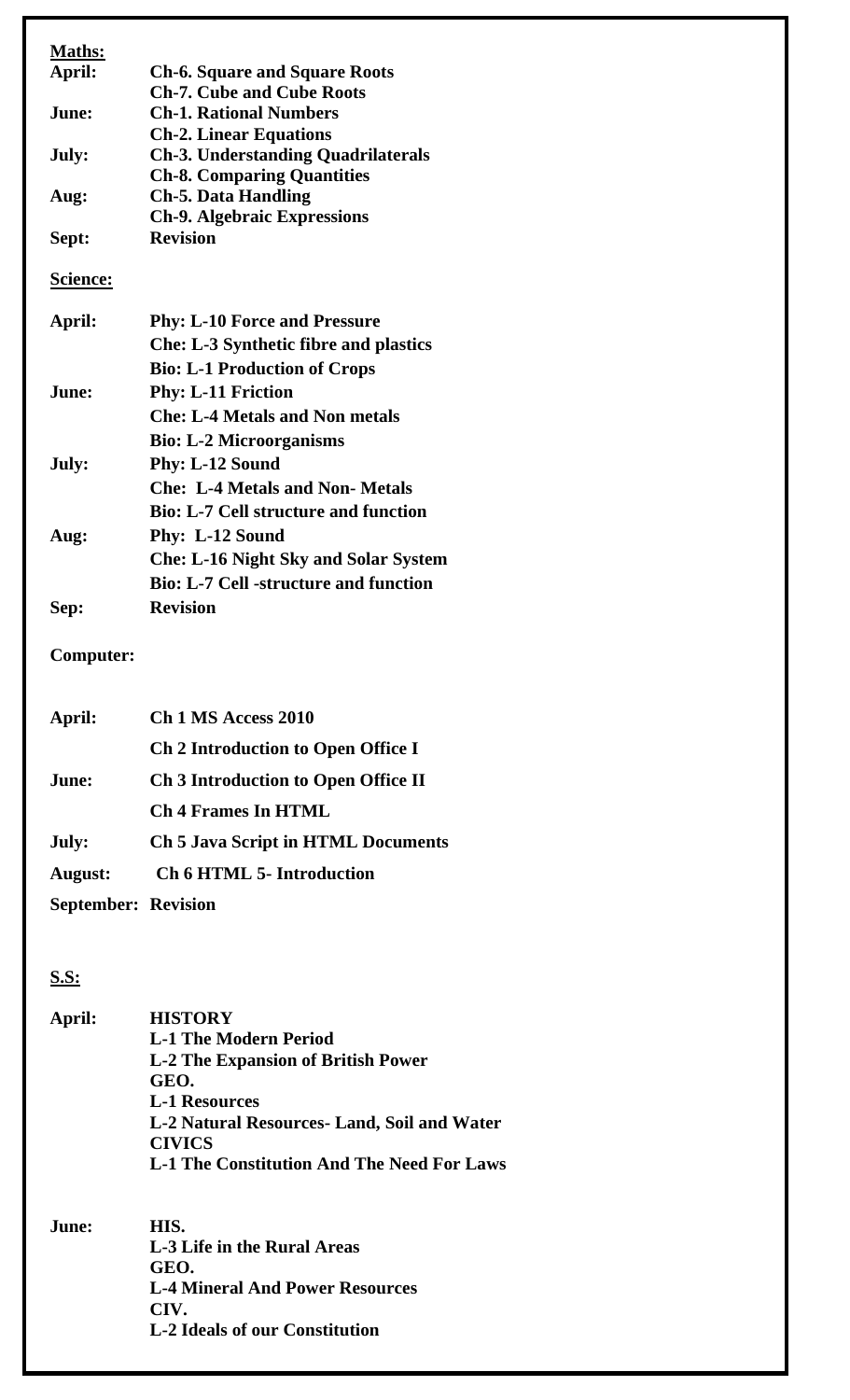July: HIS. **L-4 Tribal Communities** GEO. L-5 Agriculture CIV. **L-3 The Parliamentary System August:** HIS. **L-6 The Great Uprising** GEO. **L-6 Major Crops and Agricultural Development** CIV. **L-3 The Parliamentary System L-4 The Judiciary** Sept: **Revision HINDI** Ľ.

## श्री स्वामीनारायण अकेडमी

Г

L

पाठ१.ध्वनि(कविता) पाठ२.कांच की चूड़ियां (कहानी) व्याकरण:वर्ण-विचार,वर्ण-विच्छेद,पत्र-लेखन जून-पाठ ३बस की यात्रा (व्यंग्य) पाठ ४.दीवानों की हस्ती(कविता) व्याकरण:विकारी शब्द,नारा-लेखन(slogan writing), अनुच्छेद-लेखन जुलाई--पाठ५.चिट्ठियों की अनूठी दुनिया(निबंध) पाठ ६.भगवान के डाकिए (कविता) व्याकरण:संधि, समास, अगस्त--पाठ१०.कामचोर(कहानी)

.<br>व्याकरण: शब्द-विचार(विलोम, पर्यायवाची, अनेकार्थी,तत्सम,तद्भव) सेप्टेंबर-- पुनरावर्तन धन्यवाद: